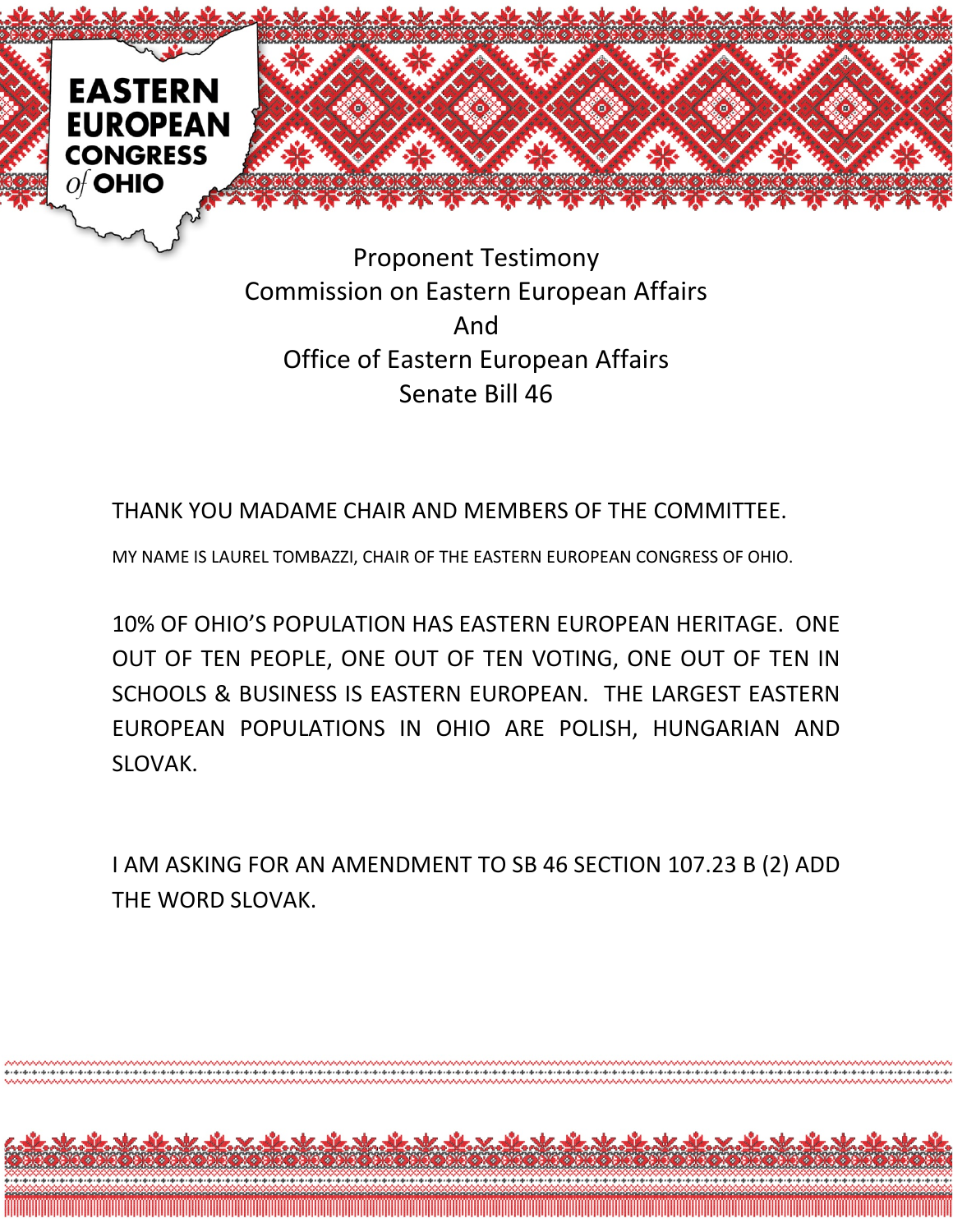2

IN 2019, A HISTORIC FIRST FOR THE OHIO BULGARIAN COMMUNITY TOOK PLACE. THE FIRST HONORARY CONSUL FOR THE REPUBLIC OF BULGARIA WAS NAMED. THERE WAS A CEREMONIAL EVENT THAT TOOK PLACE IN SOUTHERN OHIO. US AND OH SENATORS, OH HOUSE REPS, THE MAYOR OF THE AREA AS WELL AS THE LOCAL CITY COUNCIL MEMBERS WERE INVITED NO ONE SHOWED UP. NO INTEREST, NO ACKNOWLEDGEMENT BY ANY GOVERNMENT LEADERS.

A FEW YEARS AGO, A CERTIFIED OHIO PUBLIC ELEMENTARY SCHOOL TEACHER SAID QUOTE WHERE IS UKRAINE? END OF QUOTE DURING THE CONFLICT OF RUSSIA AND UKRAINE. UKRAINE AND RUSSIAN HAD BEEN IN THE WORLD NEWS FOR 18 MONTHS YET THIS SCHOOL TEACHER DID NOT KNOW WHERE UKRAINE WAS.

A COMMISSION WOULD BE ABLE TO INFORM EACH OF YOU BETTER ABOUT THE CONFLICT THAT IS GOING ON BETWEEN UKRAINE AND RUSSIA NOW, GIVING YOU A BETTER EDUCATED PATH TO WORK ON SOLUTIONS TO THIS CURRENT SITUATION.

HOW ABOUT HAVING A LAST NAME LIKE MAHOVLICH OR ZACKOWSKI OR A FIRST NAME LIKE KYRIAKOS OR SVETLANA? NO ONE REALIZES THE TREMENDOUS HUMILIATION AND BULLYING THAT SOMEONE IN OUR SCHOOLS OR IN THE WORKPLACE GOES THROUGH WITH DIFFERENT EASTERN EUROPEAN NAMES.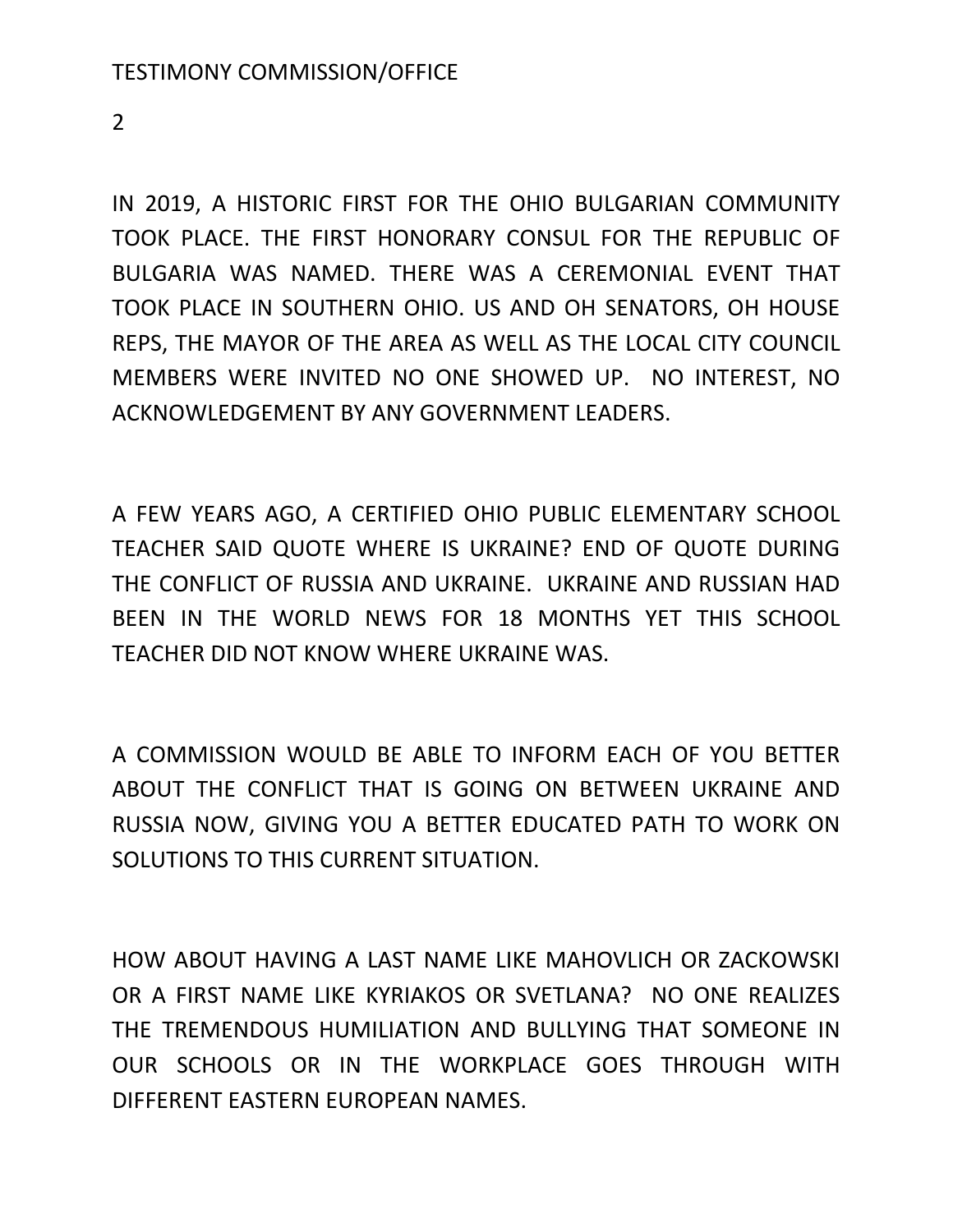3

WHERE IS OUR VALUE SHOWN TO US BY OHIOANS AND OHIO LEADERS?

THERE IS A SCENE IN THE MOVIE MY BIG FAT GREEK WEDDING. THE YOUNG GREEK ACTRESS IS ABOUT AGE 9, THE SCENE IS IN THE SCHOOL CAFETERIA. THE OTHER YOUNG ACTOR ASKS THE GREEK ACTRESS WHAT'S THAT IN YOUR LUNCH? THE GREEK ACTRESS SAYS IT'S MOUSSAKA. THE BOY ACTOR MAKES FUN OF THE NAME OF THIS

EXCELLENT TASTING GREEK DISH. THE ACTOR LAUGHS WHILE THE GREEK ACTRESS IS EMBARASSED. THE MOVIE GOT IT RIGHT. THIS HAPPENS FREQUENTLY. WOULDN'T YOU AGREE THAT A COMMISSION WOULD HELP ELIMINATE ALL THE ANTI-EASTERN EUROPEAN STIGMA, DISCRIMINATION AND NEGATIVITY THAT WE HAVE ENDURED IN OHIO?

A COMMISSION CAN WORK WITH THE OHIO DEPARTMENT OF EDUCATION TO INCORPORATE KNOWLEDGE ABOUT EASTERN EUROPEANS INTO THEIR EXISTING CURRICULUM AND EDUCATE TEACHERS. SO WHEN A STUDENT COMES IN WITH AN ABSENT EXCUSE LETTER ON JANUARY 8 FOR THEIR TEACHER, THE TEACHER WOULD NOT SCOLD THE STUDENT BY SAYING QUOTE YOU ALREADY HAD YOUR CHRISTMAS ON DECEMBER 25 END OF QUOTE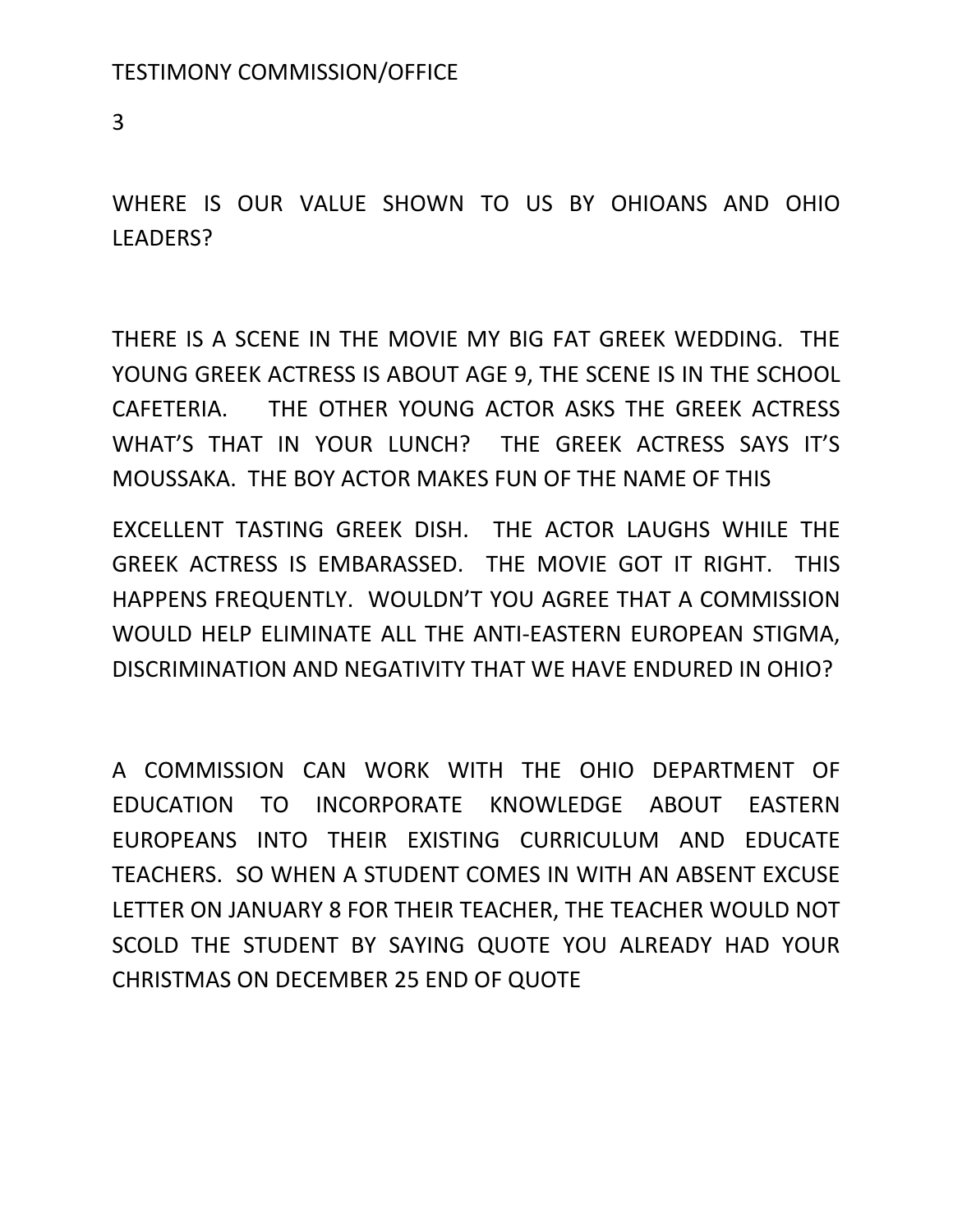4

THE AMERICAN CROATIAN BUSINESSS ASSOCIATION STATES THAT IN CLEVELAND, CROATIAN BUSINESSES EMPLOY ABOUT 2,000 WORKERS WITH A GROSS INCOME OF \$300,000,000. CROATIANS GIVE THEIR ACCOUNTABLIITY BACK TO OHIO BUT WHERE IS THE ACCOUNTABLITY OF OUR OHIO LEADERS TO THE EASTERN EUROPEAN COMMUNITIES AND THE ASHKENAZI JEWISH COMMUNITY? WE HAVE NO CENTRAL PLACE FOR EASTERN EUROPEANS TO GET HELP IN OHIO.

MANY PEOPLE WITHIN OUR OHIO CONGRESS HAVE TOLD ME THAT SEVERAL COMMISSIONS ARE GOING TO BE ELIMINATED. KNOWING THAT SOME CURRENT COMMISSIONS HAVE NOT MET IN YEARS OR SIT IDLE WITHIN OHIO, THESE ARE THE COMMISSIONS THAT NEED TO BE REMOVED.

WE WOULD HOPE THAT THE EASTERN EUROPEAN AND ASHKENAZI JEWISH COMMUNITIES ARE NOT GOING TO BE PASSED OVER BY ANY OTHER GROUPS THAT WOULD WANT A SIMILAR COMMISSION FOR THEIR PEOPLE. CREATING DISCRIMINATION AGAINST ONE GROUP WHILE FAVORING ANOTHER.

WHEN SOMEONE ASKS US.…WHY NOT THE WESTERN EUROPEANS? WE ARE NOT TAKING AWAY ANYTHING FROM ANY OTHER GROUP OF PEOPLE. VALUE IS ADDED TO EACH UNIQUE INDIVIDUAL WITHIN THE MOSAIC FABRIC THAT WEAVES DIVERSITY AMONG OHIOANS.